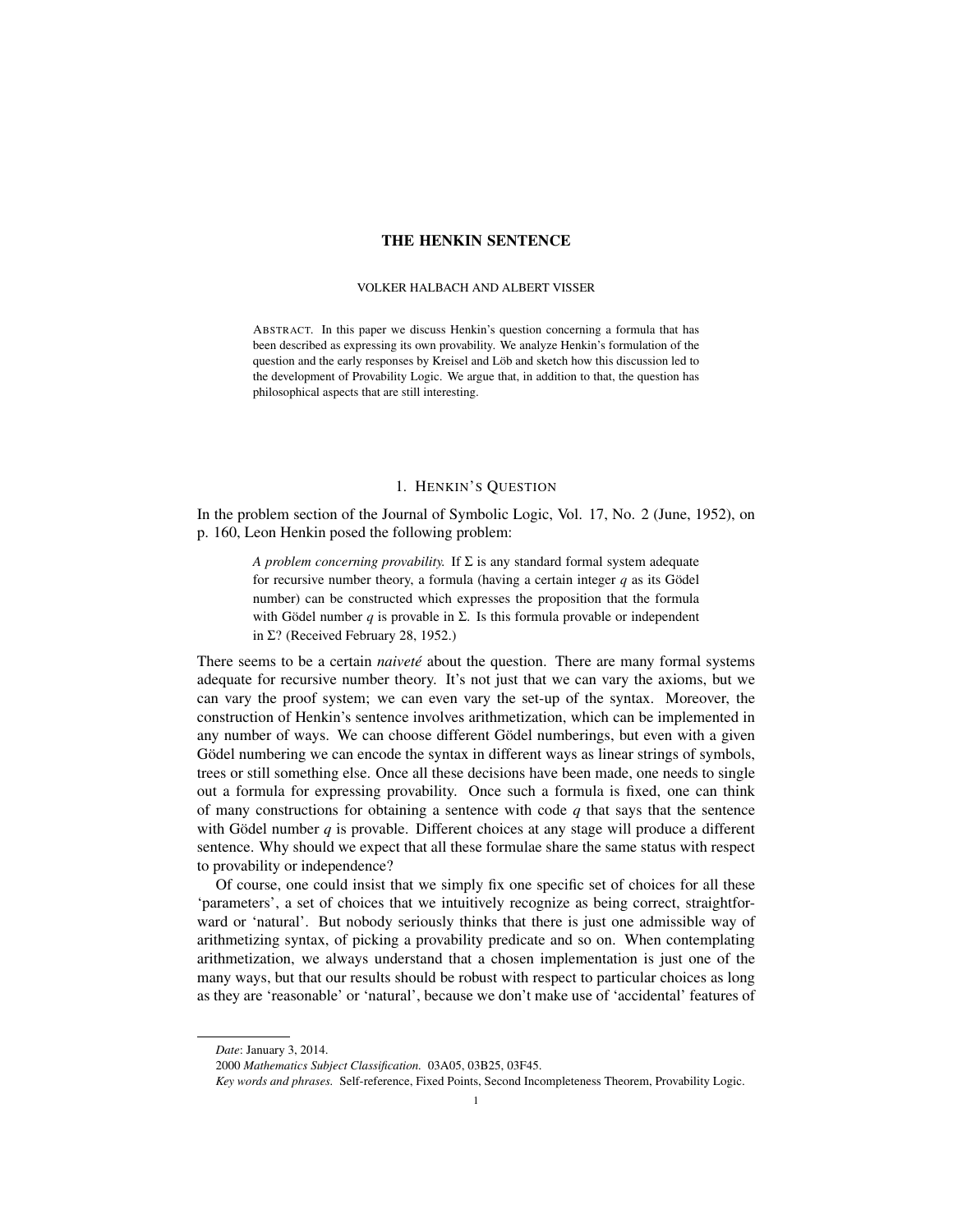our choices. This is by no means trivial. But in the case of Henkin's problem and similar problems it was not to be expected in 1952 that a solution would be robust.<sup>1</sup>

Henkin's way of posing the question differs significantly from those found in the more recent literature. In the modern literature Henkin's question or Henkin's problem is usually described as the question *whether or not the sentence expressing its own provability is provable.* [Boo93, p. 148] or even as the question *whether the sentence expressing its own provability [ . . . ] is true or false, and provable or not* [Raa13]. It's far from clear whether these abbreviated forms are adequate renderings of Henkin's original question or whether they capture Henkin's intention. Today *Henkin's Problem* is used more like a proper name for a family of logical questions and less as a description of the question asked by Henkin in 1952. Here we would like to take a closer look at what Henkin's did ask – and what he did not ask.

In contrast to many modern accounts, Henkin did not make use of the notion of selfreference in the formulation of his question. He did not describe the sentence as one that *says of itself that it is provable* or the like. The usual catchphrases like *self-reference* are strangely absent from Henkin's question and also from the immediate replies and discussions, even though Gödel had already described his own sentence as a sentence stating its own unprovability [Göd31, p. 175]

In the proof of Gödel's first incompleteness theorem and many other results the notion of self-reference isn't needed; The Gödel sentence  $\gamma$  only needs to be a fixed point of nonprovability, that is, it must satisfy  $\Sigma \vdash \gamma \leftrightarrow \neg \text{Bew}(\ulcorner \gamma \urcorner);$  whether  $\gamma$  says something about itself and what it says is irrelevant for the proof. But Henkin also didn't ask whether a fixed point of the provability predicate, that is, a sentence  $\eta$  with  $\Sigma \vdash \eta \leftrightarrow \text{Bew}(\ulcorner \eta \urcorner)$  is provable or not. Any provable formula such as  $0 = 0$  clearly is a fixed point of any formula that may be called a provability predicate; and these trivial fixed points are clearly not what Henkin was after.

Henkin also didn't ask whether the sentence obtained by applying a certain canonical diagonal construction to the provability provability predicate is provable or not. As we shall see in our discussion of Kreisel's answer, this is not equivalent to Henkin's requirement that the formula with Gödel number *q* should 'express[es] the proposition that the formula with Gödel number  $q$  is provable', as this may be achievable without applying the standard Gödel diagonal construction to a given provability predicate.

Moreover, Henkin did not ask whether his sentence is *refutable*. He probably noted that if Σ refutes this sentence, then Σ *ipso facto* proves its non-provability. This, in its turn, implies that  $\Sigma$  proves the consistency of  $\Sigma$ , thus contradicting the Second Incompleteness Theorem – if we assume that  $\Sigma$  is consistent. To make such reasoning valid, the provability predicate involved must have some of the properties usually ascribed to it.

Henkin employed intensional language in the question: the formula in question is supposed to *express* the provability of a formula with a certain Gödel number. Is this use of intensionality to be viewed as merely a *façon de parler* or does it carry some serious weight? As we will see, Henkin's review of Kreisel's paper contains some evidence that Henkin did indeed take that business of *expressing something* seriously.

<sup>&</sup>lt;sup>1</sup>One may compare this with the truth-teller sentence that states its own  $\Sigma_1$ -truth. The answer to the question whether this sentence is provable, refutable or independent depends on assumptions on the coding, the diagonalization method and so on [HV13]. So Henkin's question for  $\Sigma_1$ -truth instead of provability only admits an answer that is far less robust than Löb's answer to Henkin's original question, which is extremely robust. Among the 'Henkin-like' problems the robustness of the answer to Henkin's original problem may be more the exception than the rule.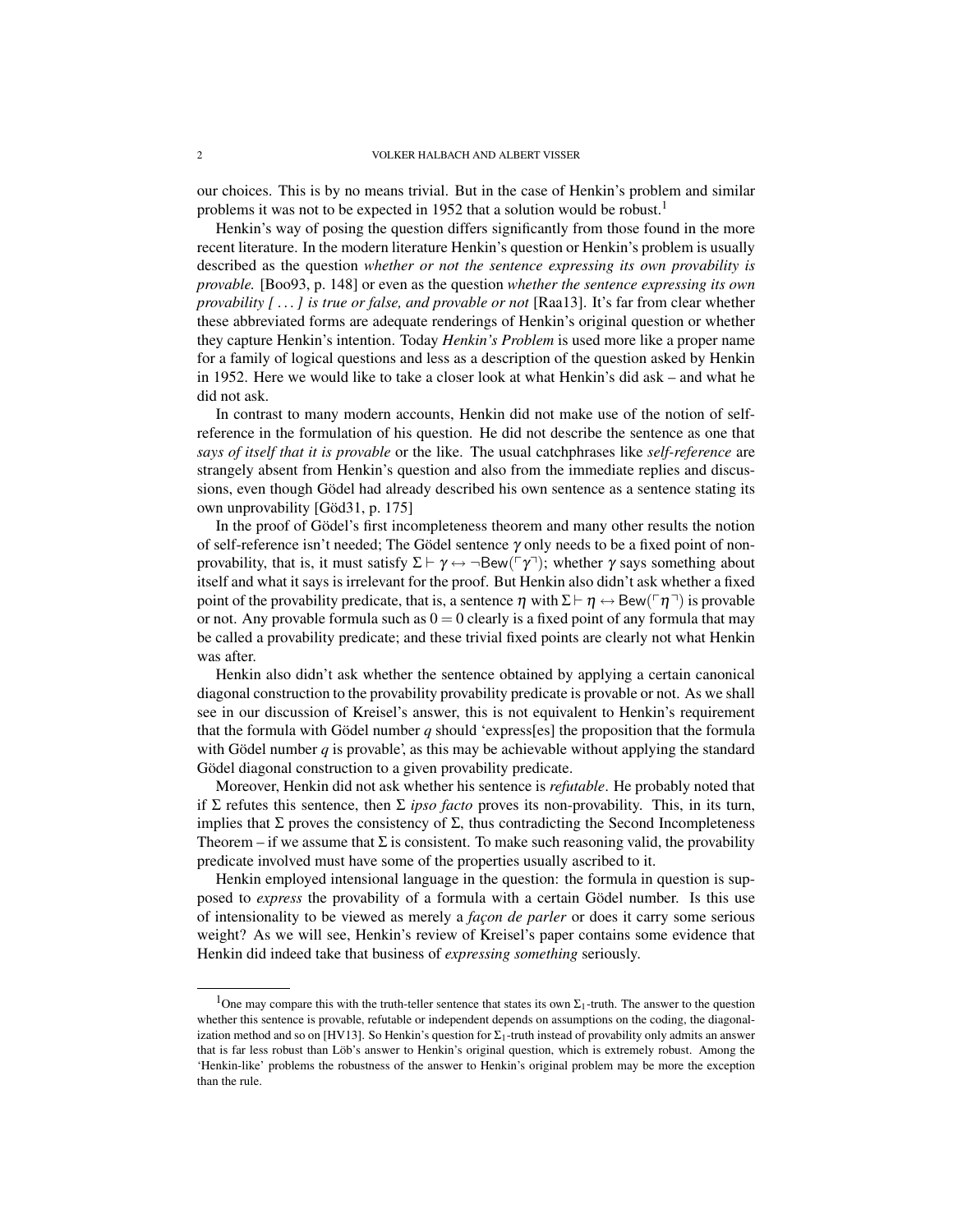One should view Henkin's question as including the challenge to give a a definite mathematical extensional meaning to Henkin's intensional description of his sentence. Kreisel and others took up the challenge by breaking it into two problems, once a formal system  $\Sigma$ and a coding are fixed: $2$  First one needs to provide conditions that must be satisfied by a formula to express provability. Then, in the second step, from that formula a sentence with code *q* that ascribes to *q* the property of being provable must be constructed.

As we will see, both Kreisel and Löb developed criteria, albeit entirely different ones, that must be satisfied by a formula to qualify as a provability predicate. Kreisel argued that the answer to Henkin's question depends on which provability is used and that different provability predicates to obtain provable and even refutable Henkin sentences. Hence the burden on his conditions for expressing provability was heavier. The provability predicates used in his examples need to be recognized as correct arithmetizations of provability. As we'll see, neither Henkin nor Löb agreed that his examples were good examples of arithmetizations of provability.

Löb's answer was positive: Henkin's sentence is provable; and his answer was definitive: all sentences of this kind are provable. Consequently, Löb needed only necessary conditions on formulae for expressing provability. The set of formulae satisfying his conditions only needs to *include* all predicates that we would recognize as good arithmetizations of provability. It is perfectly all right if the conditions admit cases that we would not recognize as good arithmetizations (as in fact they do). The same applies to the second step. Löb's result holds for all diagonal sentences, that is, sentences  $\eta$  satisfying  $\Sigma \vdash \eta \leftrightarrow \text{Bew}(\ulcorner \eta \urcorner)$  for the chosen provability predicate Bew; and all formulae with code *q* that express that the formula with *q* via the predicate Bew will be diagonal sentences. That there are also other diagonal sentences merely shows that Löb's result is stronger than needed to answer Henkin's question.

Henkin published his question in 1952. This is 21 years after the appearance of Gödel's paper *Über formal unentscheidbare Sätze der Principia Mathematica und verwandter Systeme I* ([Göd31]) and 13 years after the first publication of part II of *Grundlagen der Mathematik* by Hilbert & Bernays ([HB39]) which contained a careful analysis of the proof of the second incompleteness theorem. It seems to us that all ingredients for Henkin's question were already present in Gödel's 1931 paper. Even if you want to insist that a careful analysis of the proof of Gödel's second theorem is needed as the background for the question, then these were certainly available in the 1939 book by Hilbert  $\&$  Bernays. So, why was the question not asked earlier? A first point is that one should never underestimate the size of the search space even for elementary questions. After all, the other question (received March 19, 1952) asked by Henkin in the same list of questions is whether the Ordering Theorem is equivalent to the Axiom of Choice for classes of finite sets. This other question also only involves concepts that were around for quite some time. Secondly, the former question clearly was off the beaten track. It was not part of existing research lines. It is an almost whimsical question posed in a playful mood. The question gives the reader a feeling of contingency. It could as well never have been posed. Seeing all the exciting developments that followed it, we may be glad that it actually was asked.

# 2. KREISEL'S SOLUTION

In his 1953 paper ([Kre53]), Georg Kreisel summarized his reply to Henkin as follows:

<sup>&</sup>lt;sup>2</sup>In what follows we somewhat neglect the problems involving the choice of the formal system Σ and a coding of syntax. See [HV13] for some additional remarks.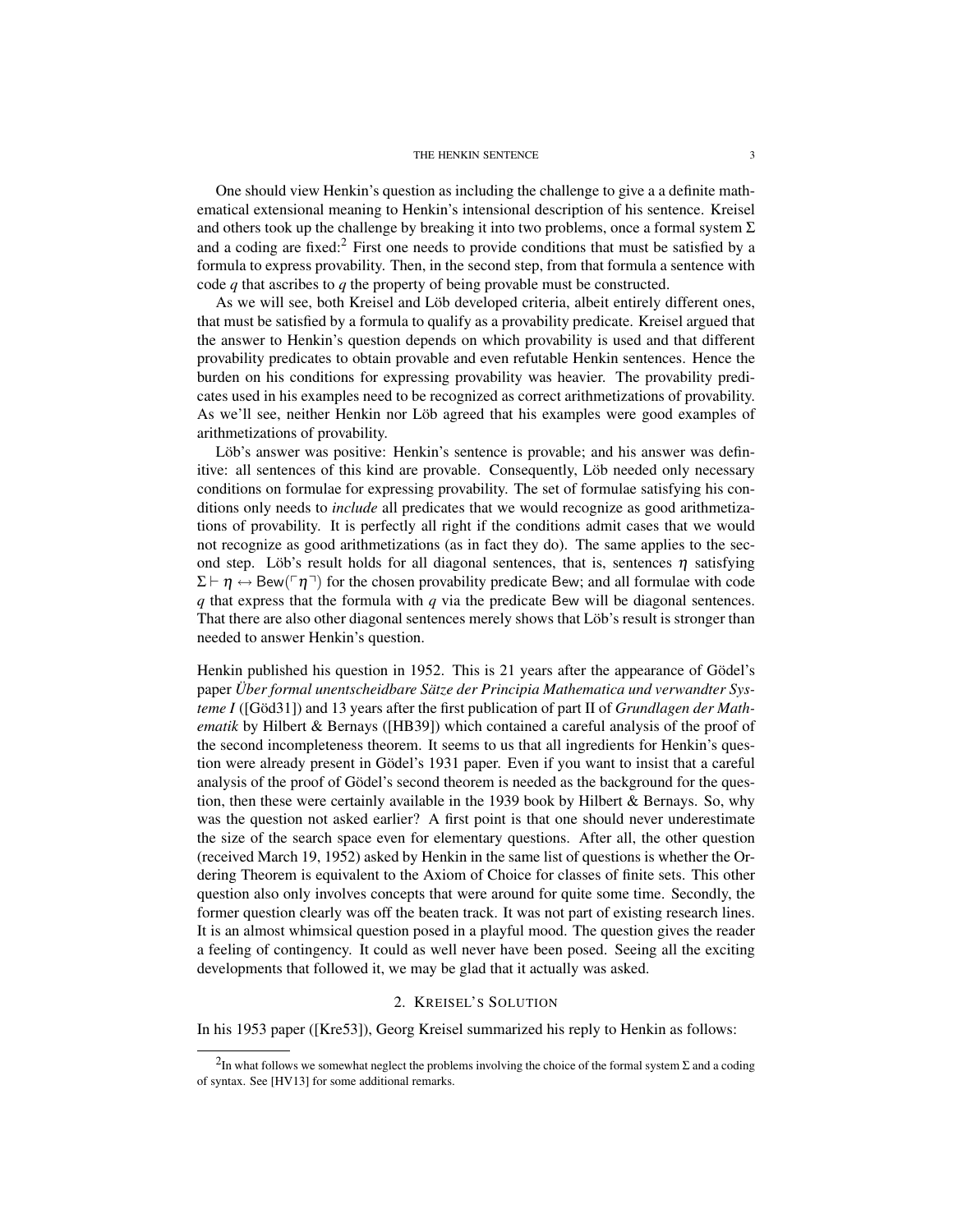We shall show below that the answer to Henkin's question depends on which formula is used to 'express' the notion of *provability in* Σ.

Thus, Kreisel's reply precisely concerns the point where we said that Henkin's question had a certain *naiveté*. Note the scare quotes around *express*, which suggest that Kreisel thought that the business of expressing should be taken *cum grano salis*. Kreisel gives the following condition for *expressing provability*:

A formula  $\mathfrak{P}(a)$  is said to express provability in  $\Sigma$  if it satisfies the following condition: for numerals *a*,  $\mathfrak{P}(a)$  can be proved in  $\Sigma$  if and only if the formula with number *a* can be proved in  $Σ$ .

We can generalize Kreisel's condition for provability to a more general condition for expressing a property.

**Kreisel's condition.** *A formula*  $\phi(x)$  *is said to express a property P in*  $\Sigma$  *if and only if, for all numbers n, we have*  $\Sigma \vdash \phi(n)$  *iff n has property P.* 

In metamathematics Kreisel's Condition became the formal notion notion of weak representability:<sup>3</sup> A formula  $\phi(x)$  is said to *weakly represent* a set *S* of numbers if and only if  $\Sigma \vdash \phi(n)$  iff  $n \in S$ .

The main problem with Kreisel's Condition is that it counter-intuitive on two scores. First, according to it, e.g. over Peano Arithmetic (PA) many predicates express provability that intuitively do not. Examples of such predicates are Rosser Provability, Feferman provability and the two notions of Kreisel–Henkin provability discussed below. Secondly, consider some predicate Bew that we recognize as a good arithmetization of provability in, say, Θ := PA+incon(PA). Then, by Kreisel's Condition Bew does *not* express provability in Θ. However, by the Friedman–Goldfarb–Harrington Theorem, we may manufacture, by Rosser trickery, a predicate that *does* express provability-in-Θ in Θ by the light of the Kreisel Condition.<sup>4</sup> With some more effort, we may even build such a predicate satisfying the Löb conditions too.

We note that for Kreisel's *it depends* answer it is needed that all predicates admitted by his Condition are indeed recognized as expressing provability. It does no harm when some predicates not recognized by the condition do express provability. Thus, Kreisel's condition must be a sufficient condition. Conversely, for Löb, with his positive answer, one wants that whatever is recognized as expressing provability, is admitted by Löb's condition. It does no harm when certain predicates admitted by Löb's condition are recognized as not representing provability. For instance over PA the predicate  $x = x$  satisfies the Löb conditions. Nobody would think that this predicate expresses provability. But, also, nobody would think this is a problem for Löb's answer to Henkin's question. Thus, Löb's condition needs to be necessary.

Kreisel constructed two sentences that are both supposed to satisfy Henkin's condition; one of them is provable, the other refutable. Let Basic be the theory Tarski-Mostowski-Robinson theory R extended by the recursion equation for all primitive recursive functions.

Kreisel's observation. *Let* Σ *be a consistent theory that extends* Basic*.* <sup>5</sup> *Then the following hold:*

*a. There is a formula*  $Bew<sub>I</sub>(x)$  *and a term t<sub>1</sub> such that the following three conditions are satisfied:*

 $3$ [Fef60] introduced and used the term 'numerate' for 'weakly represent'.

<sup>4</sup>See, for instance, [Vis05a] for a discussion.

<sup>&</sup>lt;sup>5</sup>Kreisel asked that the theory be  $\Sigma_1$ -sound, but that demand is superfluous.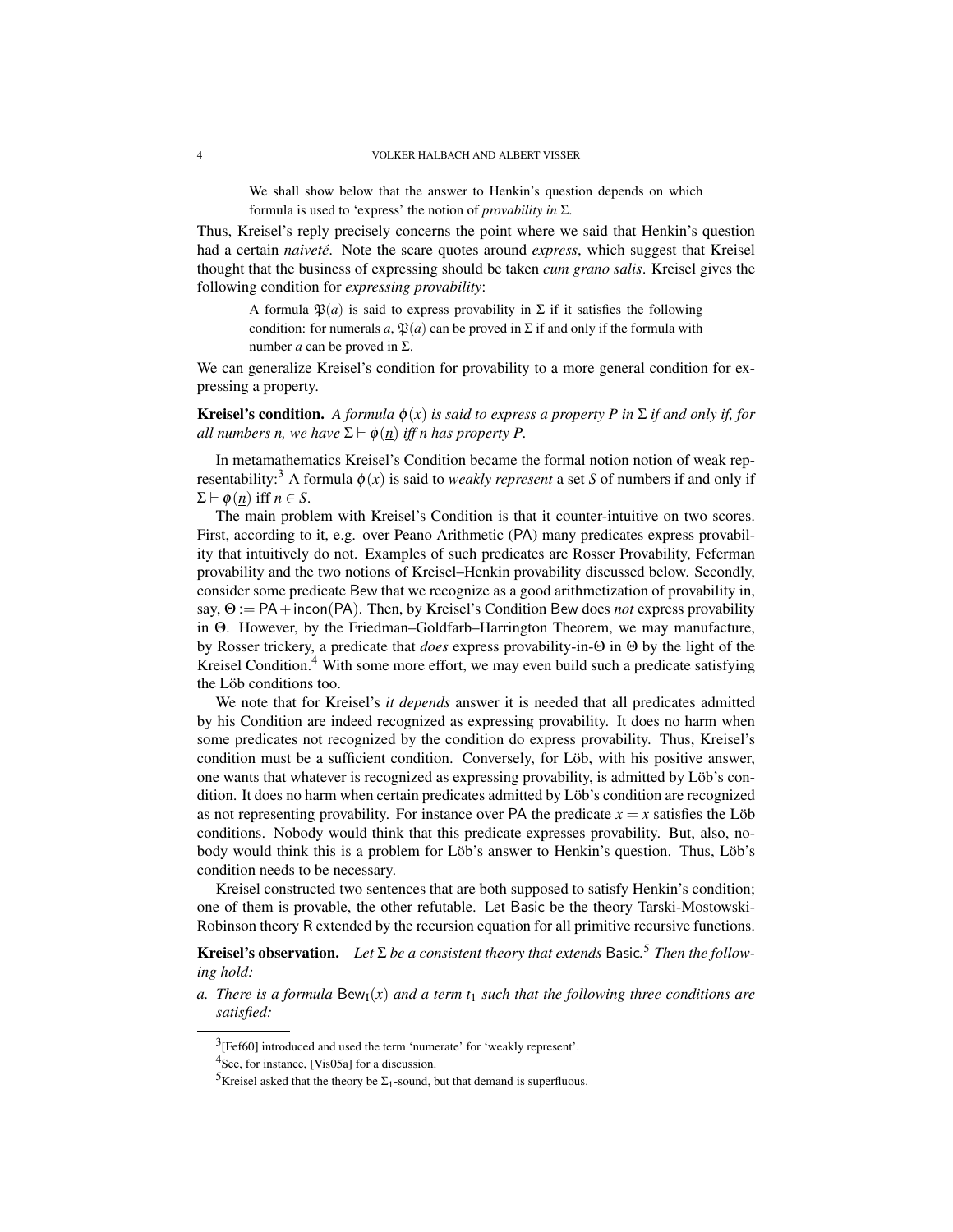*i.* Bew<sub>I</sub> weakly represents provability in  $\Sigma$ .

*ii.*  $\Sigma \vdash t_1 = \ulcorner \text{BewI}(t_1) \urcorner$ 

$$
iii. \ \Sigma \vdash \mathsf{Bew}_{\mathrm{I}}(t_1)
$$

b. Similarly, there is a provability predicate 
$$
\text{Bew}_{II}(x)
$$
 and a term  $t_2$  such that

- *i.* Bew<sub>II</sub> weakly represents provability in  $\Sigma$ .
- *ii.*  $\Sigma \vdash t_2 = \ulcorner \text{Bew}_{II}(t_2) \urcorner$
- *iii.*  $\Sigma \vdash \neg \text{Bew}_{\text{II}}(t_2)$

The examples employed by Kreisel in the proof are of some interest. In particular, the example for  $Bew<sub>I</sub>(t<sub>1</sub>)$  foreshadows Kreisel's [KT74] proof of Löb's theorem, as was pointed out by [Smo91]. Henkin suggested simpler examples that are mentioned by [Kre53] in footnotes. We will use Henkin's examples and refer the reader to Smoryntski's paper for an exposition of Kreisel's original examples.

*Proof.* We start with a proof for the second part (b). Fix some predicate  $Bew(x)$  that weakly represents Σ-provability in Σ. In case Σ is  $\Sigma_1$ -sound, a standard arithmetization of provability will do. In the unsound case, one uses the theorem that any recursively enumerable set is weakly representable in a consistent recursively enumerable extension of the Tarski–Mostowski–Robinson theory R. This is a direct consequence of the Friedman– Goldfarb–Harrington Theorem.<sup>6</sup> Using the canonical diagonal construction (or any other method), one obtains a term  $t_2$  satisfying the following condition

(1) 
$$
\Sigma \vdash t_2 = \ulcorner t_2 \neq t_2 \land \text{Bew}(t_2) \urcorner
$$

and defines  $Bew_{II}(x)$  as

$$
x \neq t_2 \wedge \text{Bew}(x)
$$

Condition b(ii), that is,  $\Sigma \vdash t_2 = \square Bew_{\text{II}}(t_2) \top$  is then obviously satisfied by the choice (1) of  $t_2$ . Since  $\Sigma$  refutes  $t_2 \neq t_2 \wedge$  Bew( $t_2$ ), item b(iii) is satisfied as well.

It remains to verify b(i), which is the claim that  $Bew_{II}(x)$  weakly represents  $\Sigma$ -provability. In other words we must establish the following equivalence for all formulae  $\phi$ :

(2) 
$$
\Sigma \vdash \phi \text{ iff } \Sigma \vdash \text{Bew}_{\text{II}}(\ulcorner \phi \urcorner)
$$

If  $\phi$  is different from  $t_2 \neq t_2 \land$  Bew( $t_2$ ) this is obvious from the definition of Bew<sub>II</sub>(*x*), using the fact that Bew weakly represents provability in  $\Sigma$ . In the other case the left-hand side of the equivalence is refutable, and so is the right-hand side by (1). This concludes the proof of part (b) of Kreisel's Observation.

We turn to case (a). If we assume that our theory is  $\Sigma_1$ -sound and sufficiently strong (e.g. if it extends the arithmetical version of Buss' theory  $S_2^1$ ), then the canonical provability predicate can be used as  $Bew<sub>I</sub>(x)$  and  $t<sub>1</sub>$  can be obtained in any way, including the usual Gödel diagonal construction. Claim a(iii) follows then by Löb's theorem. (See [Löb55] or, e.g. [Boo93].)

As Löb's theorem wasn't known, Henkin and Kreisel had to use a different construction.<sup>7</sup> Henkin suggested the following construction. He picked a term  $t_1$  such that

$$
\Sigma \vdash t_1 = \ulcorner t_1 = t_1 \lor \text{Bew}(t_1) \urcorner
$$

and defines  $Bew_I(x)$  as

$$
x = t_1 \vee \text{Bew}(x).
$$

<sup>&</sup>lt;sup>6</sup>See, for instance, [Vis05a] for a discussion.

<sup>7</sup>Note also that the Kreisel–Henkin construction works in some very weak cases where it is not clear that we have Löb's theorem.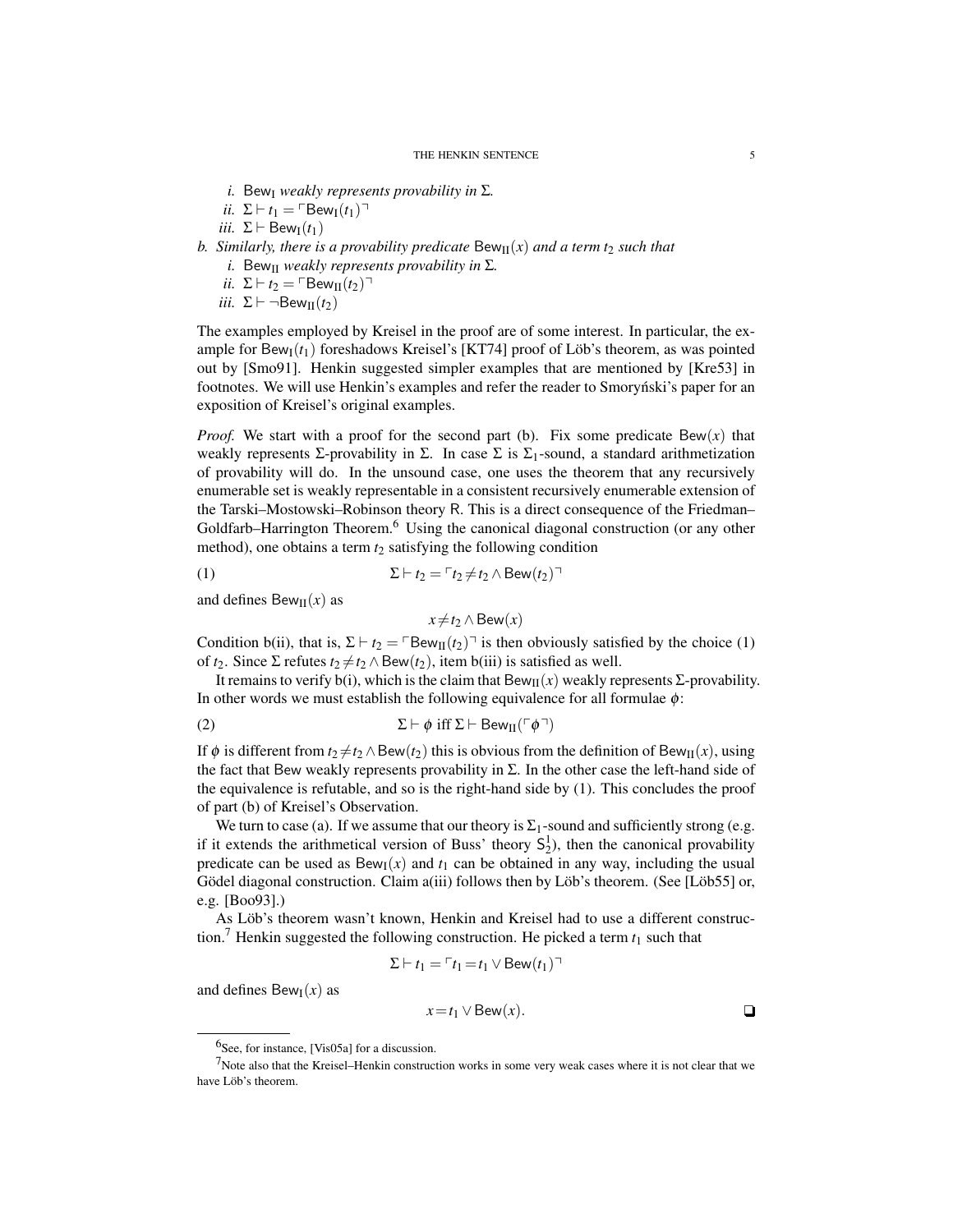Clearly, the provability predicates  $Bew<sub>I</sub>$  and  $Bew<sub>II</sub>$  are somewhat peculiar. Although they satisfy Kreisel's Condition, hardly anyone considers them to be proper provability predicates. As we'll see soon, Henkin was the first to reject them and claim that the sentences  $Bew_I(t_1)$  and  $Bew_{II}(t_2)$  don't fit the description in his question.

However, the alleged Henkin sentences  $Bew_{I}(t_1)$  and  $Bew_{II}(t_2)$  exhibit another peculiarity that that is neither discussed by Kreisel nor by Henkin:<sup>8</sup> They are not obtained by applying the usual diagonal construction to the respective provability predicates  $Bew<sub>I</sub>$  and Bew<sub>II</sub>. Rather Kreisel finessed the predicates Bew<sub>II</sub> in such a way that simply substituting the term  $t_2$  for the free variable in Bew<sub>II</sub> produces a formula with Gödel number q such that the value of  $t_2$  is *q*. So one can reasonably claim that  $Bew_{II}(t_2)$  is 'a formula (having a certain integer *q* as its Gödel number) [. . . ] which expresses the proposition that the formula with Gödel number *q* is provable in  $\Sigma$ <sup>'</sup> [Hen52], if Bew<sub>II</sub> is taken to express provability. Similar remarks apply to  $Bew<sub>I</sub>(t<sub>1</sub>)$  of course. So, with the possible exception of the choice of the provability predicates, Kreisel provided a correct answer to Henkin's question.

However, one may wonder whether Kreisel answered the questions that are currently called *Henkin's Problem*. In other words, is  $Bew_{II}(t_2)$  self-referential and does it state its own provability? In particular, does  $Bew_{II}(t_2)$  ascribe to itself the property expressed by  $Bew_{II}(x)$  – whether it's a good provability predicate or not? Usually, when one considers a sentence that says about itself that it has the property expressed by a formula  $\psi(x)$ , one often intends to talk about the sentence that is obtained from  $\psi(x)$  by the usual diagonal construction or a variant thereof. What exactly the usual diagonal construction and its variant are may be unclear, but  $Bew_{II}(t_2)$  hasn't been obtained by anything that resembles such a method.

This sheds a light on the usual reformulation of Henkin's problem: It's often stated as a problem about a formula that states its own provability or that says about itself that it is provable. Of course one may speculate that Henkin intended to ask his question about this formula and Kreisel tried to address the question understood in this sense. It also seems that later authors understood Henkin's question as being about sentences that state their own provability. But the equivalence to the original formulation isn't obvious.

At any rate, if the usual diagonal construction involving the substitution function is applied to Bew<sub>II</sub>, one obtains a *provable* sentence. This follows easily from Löb's theorem, which of course wasn't known at the time Kreisel published his paper. If that sentence is seen as the only sentence saying about itself that it has the property expressed by  $Bew_{II}$ , then Kreisel fails to provide a counterexample to the claim that the sentence stating its own provability is provable – irrespective of whether  $Bew_{II}$  is a provability predicate or not. So Kreisel was somewhat imprecise in summarizing his result: He had shown 'that the answer to Henkin's question depends on which formula is used to 'express' the notion of *provability in*  $\Sigma$ <sup>*'</sup>* – but also on how the formula with code *q* is obtained that ascribes</sup> provability to *q* via this provability predicate.

However, after all, it can be shown that, if Kreisel's Condition is adopted, it *only* depends which provability predicate is chosen whether the Henkin sentence is provable or not. We can even use the standard diagonal construction to obtain a refutable Henkin sentence from the given provability predicate. For in [HV13] it has been shown that there still another provability that yields a refutable Henkin sentence if the standard diagonal construction is applied to it. Such a provability predicate can be obtained by tinkering with the Kreisel–Henkin construction.

<sup>&</sup>lt;sup>8</sup>It was first noted by Craig Smoryński in [Smo85].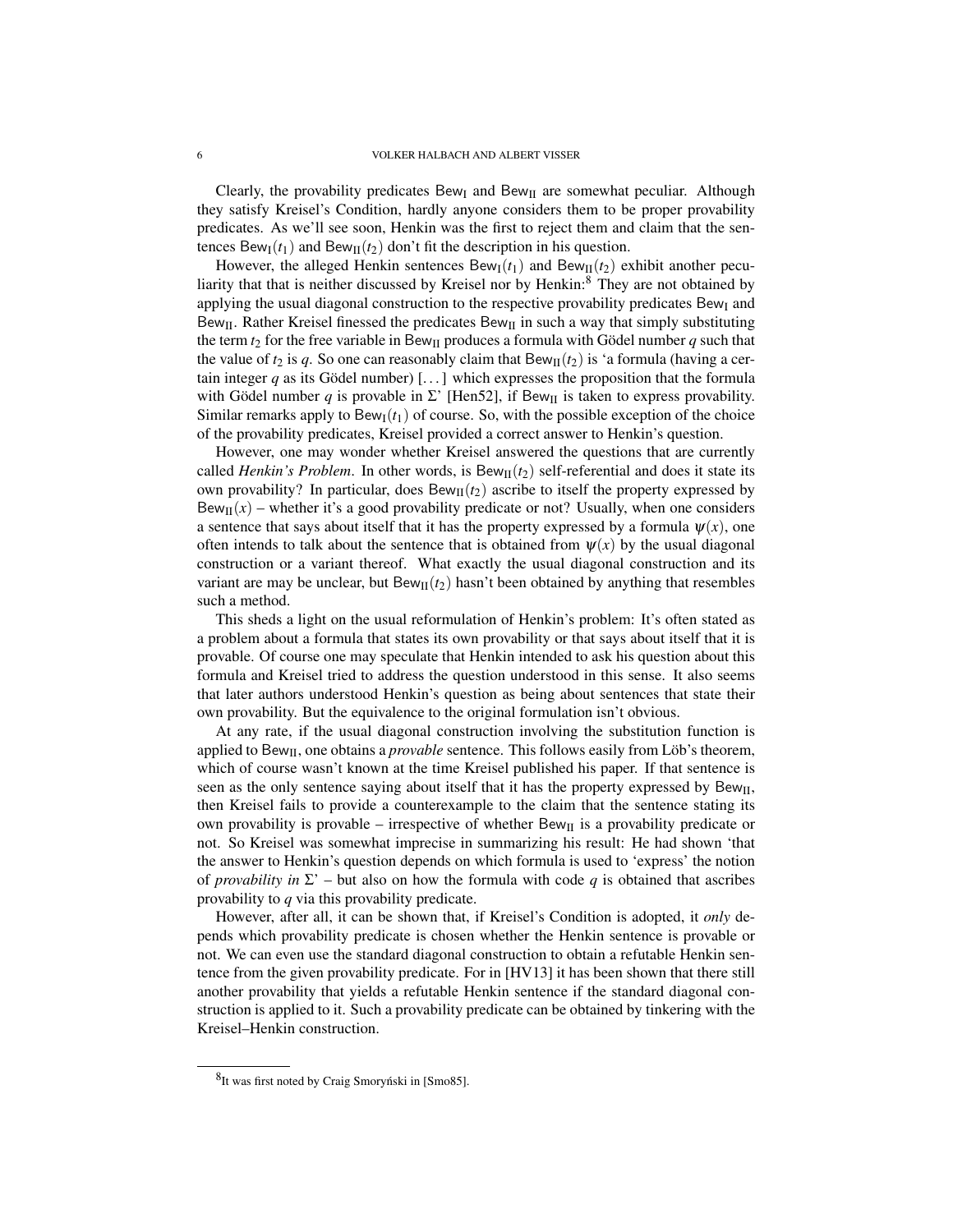#### 3. HENKIN'S REVIEW

In 1954 Leon Henkin responds to Kreisel's paper in a review [Hen54] in the Journal of Symbolic Logic. Henkin's main critical point is the following.

A clear explication of the concept of *that which is expressed by a formula* must be based on an axiomatic treatment of this notion (perhaps along the lines of Church XVII 133). However, it seems fair to say that in one sense, at least, neither formula  $P_1(a)$  nor  $P_2(a)$  expresses the propositional function *a* is provable; but the former, for example, expresses the proposition *a is provable or is equal to q*, which is a different proposition even though it has the same extension. The direct way to express *a* is *provable* is, of course, by the formula  $(\exists x)B(x, a)$ . But the methods of the present paper give no indication as to whether the formula  $(\exists x)B(x, q)$  whose Gödel number is denoted by *q* is provable.

The reference Church XVII 133 is to a review in JSL by Rulon Wells ([Wel52]) of Church's paper *A formulation of the logic of sense and denotation* ([Chu51]). Regrettably, the desired axiomatic explication of *that which is expressed by a formula* never materialized. The remark about *expressing* underscores the fact that Henkin took the philosophical problem of intensionality quite seriously – no scare quotes for him. The subsequent remarks about *P*<sup>1</sup> and *P*<sup>2</sup> show that Henkin rejected Kreisel's Condition as a sufficient condition for *expressing provability*.

Finally, Henkin insisted that Kreisel did not solve the problem for the intended predicate  $(\exists x)B(x,q)$ , where  $B(x,y)$  is, as Henkin put it in [Hen54], the 'standard formula such that *B*(*m*,*n*) or its negation is provable according as *m* does or does not denote the number of a formal proof of a formula whose Gödel number is denoted by *n*.' It's not completely clear what the standard formula is, given that Henkin did not fix a formal system  $\Sigma$ ; but for systems like PA the standard formulas can be thought of as those found in the literature.

Henkin's insistence on a less contrived provability predicate is at least consistent with the fact that he asked in his original 1952 question whether his sentence is provable or independent. As remarked above, he may have reasoned that the refutability of the Henkin sentence would imply consistency contradicting Gödel's second incompleteness theorem. But this applies only if the consistency statement and the Henkin sentence are formulated with a well behaved provability predicate. The second incompleteness theorem fails for the Rosser provability predicate, for instance. For Kreisel's predicate  $Bew_{II}$  the second incompleteness theorem holds; after all it agrees with the standard one on all sentences except for  $\neg\text{Bew}_{II}(t_2)$ . Kreisel's provability predicate Bew<sub>II</sub>, however, doesn't satisfy Löb's second derivablity condition LC2 below. Of course Henkin had published his question and the review of Kreisel's reply before Löb's derivability conditions were formulated, so Henkin could resort only to intensional properties of the provablity predciates and what they do or do not 'express'.

At any rate concentration on the 'standard' provability predicate led to the breakthrough and the commonly accepted answer to Henkin's question.

### 4. LÖB'S PAPER

We are again one year later. In his celebrated JSL paper [Löb55], Martin Löb starts by echoing Henkin's review:

One approach to this problem is discussed by Kreisel in [4]. However, he still leaves open the question whether the formula  $(\exists x) \mathfrak{B}(x, a)$ , with Gödelnumber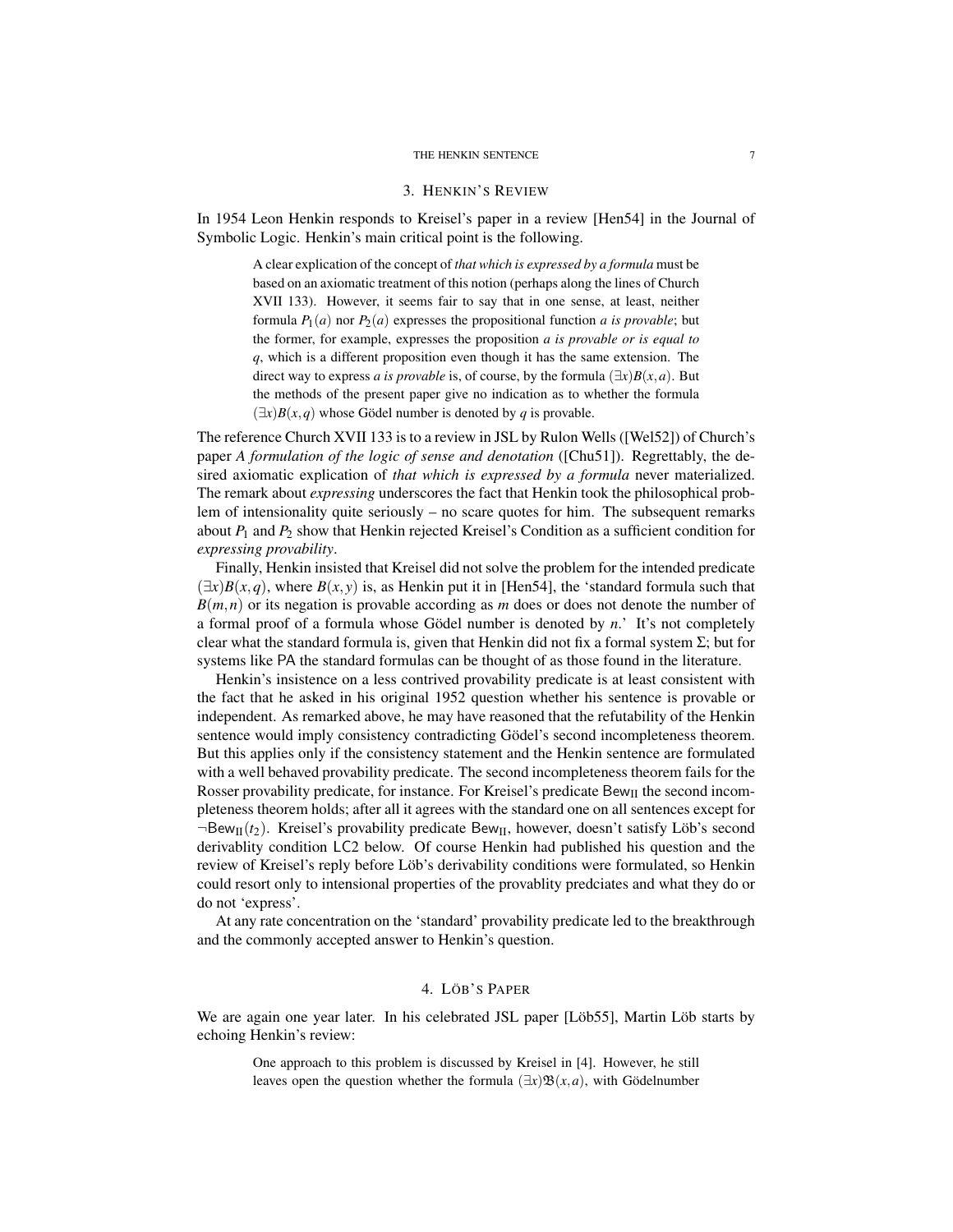*a*, is provable or not. Here  $\mathfrak{B}(x, y)$  is the number-theoretic predicate which expresses the proposition that *x* is the number of a formal proof of the formula with Gödel-number *y*.

So we see that Löb adhered to Henkin's intensional phrasing of the question.

Let us write  $\vdash$  for  $\Sigma \vdash$  and  $\Box \phi$  for Bew( $\ulcorner \phi \urcorner$ ). Then, we can state Löb's conditions like this.<sup>9</sup>

$$
\begin{array}{l}\n\mathsf{LC1.} \vdash \phi \Rightarrow \vdash \Box \phi \\
\mathsf{LC2.} \vdash \Box (\phi \rightarrow \psi) \rightarrow (\Box \phi \rightarrow \Box \psi) \\
\mathsf{LC3.} \vdash \Box \phi \rightarrow \Box \Box \phi\n\end{array}
$$

Löb derives what is know as Löb's Rule from his conditions. We have: if  $\vdash \Box \phi \rightarrow \phi$ , then  $\vdash \phi$ .

The reasoning is as follows. Suppose (a)  $\vdash \Box \phi \rightarrow \phi$ . From Gödel's Fixed Point Lemma, we can find a sentence  $\lambda$  such that  $(b) \vdash \lambda \leftrightarrow (\Box \lambda \rightarrow \phi)$ . Now reason in  $\Sigma$ . Suppose (c)  $\Box \lambda$ . Then, by LC3, (d)  $\Box \Box \lambda$ . By (b), (c), LC1 and LC2, we find: (e)  $\Box (\Box \lambda \rightarrow \phi)$ . Combining (d) and (e) using LC2, we may conclude  $\Box \phi$ , and, hence, by (a):  $\phi$ . Thus, by canceling assumption (c), we have found (f)  $\square \lambda \rightarrow \phi$ . By (b) and (f), we have (g)  $\lambda$ . We have derived  $\lambda$  without assumptions, hence, by LC1, (h)  $\Box \lambda$ . Combining this with (f), we may conclude  $\phi$ .

Löb's solution of Henkin's Problem now follows immediately. Suppose  $\vdash \eta \leftrightarrow \Box \eta$ . Then, *a fortiori*,  $\vdash \Box \eta \rightarrow \eta$ , and, hence, by Löb's Rule,  $\vdash \eta$ .

In footnote 2, Löb states:

In a previous version of this note the method of proof was applied specifically to Henkin's problem. The present more general formulation of our result was suggested by the referee.

Albert Visser asked George Kreisel who he thought was the referee of Löb's paper. Kreisel anwered that, of course, this must have been Henkin. Later Albert Visser asked Henkin whether he was the referee and Henkin confirmed that this was indeed the case.

Löb's Principle is the formailzed form of Löb's Rule:  $\vdash \Box(\Box \phi \rightarrow \phi) \rightarrow \Box \phi$ . We can derive Löb's principle by formalizing the reasoning leading to Löb's rule. However, we can also derive Löb's principle from Löb's rule. Reason in Σ. Suppose (i)  $\Box(\Box(\Box \phi \rightarrow \phi) \rightarrow \Diamond$  $\Box \phi$ ) and (ii)  $\Box (\Box \phi \rightarrow \phi)$ . From (ii) and LC3, we have (iii)  $\Box \Box (\Box \phi \rightarrow \phi)$ . Combining (i) and (iii) using LC2, we find (iv)  $\Box \Box \phi$ . From (ii) and (iv), using LC2, we get: (v)  $\Box \phi$ . By canceling assumptions (ii) and (i), we find:

$$
\mathrm{vi})\quad \square(\square(\square \phi\rightarrow \phi)\rightarrow\square \phi)\rightarrow (\square(\square \phi\rightarrow \phi)\rightarrow\square \phi).
$$

Then, using Löb's Rule, we find:  $\square(\square \phi \rightarrow \phi) \rightarrow \square \phi$ , as desired.

Conversely, both Löb's Rule and LC3, follow from Löb's Principle using only LC1 and LC2.

To derive Löb's Rule from Löb's Principle, suppose that  $(A) \vdash \Box \phi \rightarrow \phi$ . Then, by LC1, we find (B)  $\vdash \Box(\Box \phi \rightarrow \phi)$ . Löb's Principle then gives us (C)  $\vdash \Box \phi$ . By (A) and (C), we have  $\vdash \phi$ .

The derivation of LC3 from Löb's principle is due to Dick de Jongh. It works as follows. Reason in Σ. Suppose  $(\alpha) \Box \phi$ . Then, we find by LC1 and LC2,  $(\beta) \Box (\Box (\phi \land \Box \phi) \rightarrow \phi)$  $(\phi \land \Box \phi)$ . Hence, by Löb's Principle,  $(\gamma) \Box (\phi \land \Box \phi)$ . We may conclude by LC1 and LC2, that  $\square \square \phi$ .

<sup>&</sup>lt;sup>9</sup>Actually, Löb mentions more conditions in his paper. However, upon analysis, we only need the ones given here.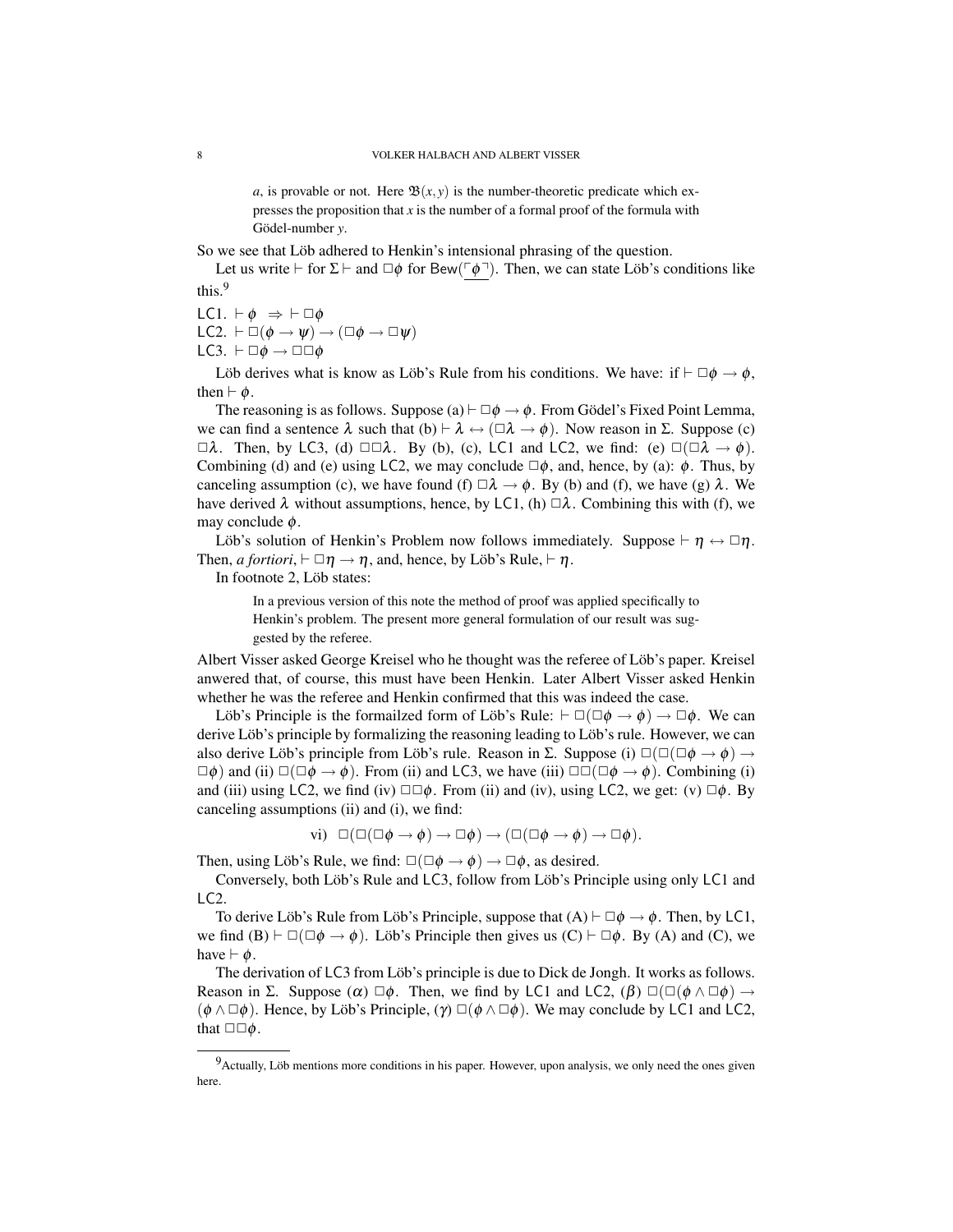What do Löb's answer to Henkin's question and Gödel's Second Incompleteness Theorem have in common? Löb showed that any fixed point of  $Bew(x)$  is provably equivalent to  $0 = 0$ . Gödel showed that any fixed point of  $\neg$ Bew(x) is provably equivalent to con(Σ). Thus both fixed point equations have, modulo provable equivalence, a unique solution with a self-reference free formulation. As we will see in the next section the proper framework to formulate, study and generalize this insight is *Provability Logic*.

## 5. PROVABILITY LOGIC

The first to note the possibility of reading formal provability in a theory as a modal operator was Kurt Gödel in his paper [Göd33]. The main result of the paper is the translation of intuitionistic propositional logic IPC in the modal system S4. At the end of the paper Gödel remarks:

Es ist zu bemerken, daß für den Begriff "beweisbar in einem bestimmten formalen System *S*" die aus  $\Im$  beweisbaren Formeln nicht alle gelten. Es gilt z.B. für ihn  $B(Bp \to p)$  niemals, d.h. für kein System *S*, das die Arithmetik enthalt. Denn andernfalls wäre beispielsweise  $B(0 \neq 0) \rightarrow 0 \neq 0$  und daher auch  $~\sim$ *B*(0  $\neq$  0) in *S* beweisbar, d.h. die Widerspruchsfreiheit von *S* wäre in *S* beweisbar.

Here  $\Im$  is S4. In the English translation of the Collected Works Gödels text becomes:

It is to be noted that for the notion "provable in a certain formal system *S*" not all of the formulas provable in  $\mathfrak S$  hold. For example  $B(Bp \to p)$  never holds for that notion, that is, it holds for no system *S* that contains arithmetic. For, otherwise, for example,  $B(0 \neq 0)$  → 0  $\neq$  0 and therefore also  $\sim$ *B*(0  $\neq$  0) would be provable in *S*, that is, the consistency of *S* would be provable in *S*.

In this paper, we will just look at that part of provability logic that is directly connected to Henkin's question: the study of fixed points. For a treatment of Gödel's remarks that is closely connected to Provability Logic, see [Art94].

Löb's Logic GL is a modal propositional logic which has, in addition to the axioms and rules of propositional logic has the following principles.<sup>10</sup>

 $L1 \vdash \phi \Rightarrow \vdash \Box \phi$  $L2 \vdash \Box(\phi \rightarrow \psi) \rightarrow (\Box \phi \rightarrow \Box \psi)$  $L3 \vdash \Box \phi \rightarrow \Box \Box \phi$  $L4 \vdash \Box(\Box \phi \rightarrow \phi) \rightarrow \Box \phi$ 

The principles of GL correspond to the Löb conditions plus Löb's theorem. Thus, these principles are schematically valid for arithmetical interpretations where the  $\Box$  is interpreted by Bew. We note that by the remarks of Section 4 the axiom L3 is superfluous. We can prove that the following strengthened version of Löb's rule is admissible over GL. Let  $\Box \chi$ stand for  $\chi \wedge \Box \chi$ . We have:

**SLR** if 
$$
\Box \psi_0, \dots, \Box \psi_{n-1}, \Box \chi_0, \dots, \Box \chi_{k-1}, \Box \phi \vdash \phi
$$
, then  
 $\Box \psi_0, \dots, \Box \psi_{n-1}, \Box \chi_0, \dots, \Box \chi_{k-1} \vdash \phi$ 

We have seen in Section 4 that both Gödel's fixed point equation and Henkin's fixed point equation have unique self-reference free solutions. Provability Logic gives us the proper context both to formulate and to generalize these results.

<sup>10</sup>It would be more appropriate to call this logic simply L. Unfortunately, L also suggests *language*, so the designation GL was preferred.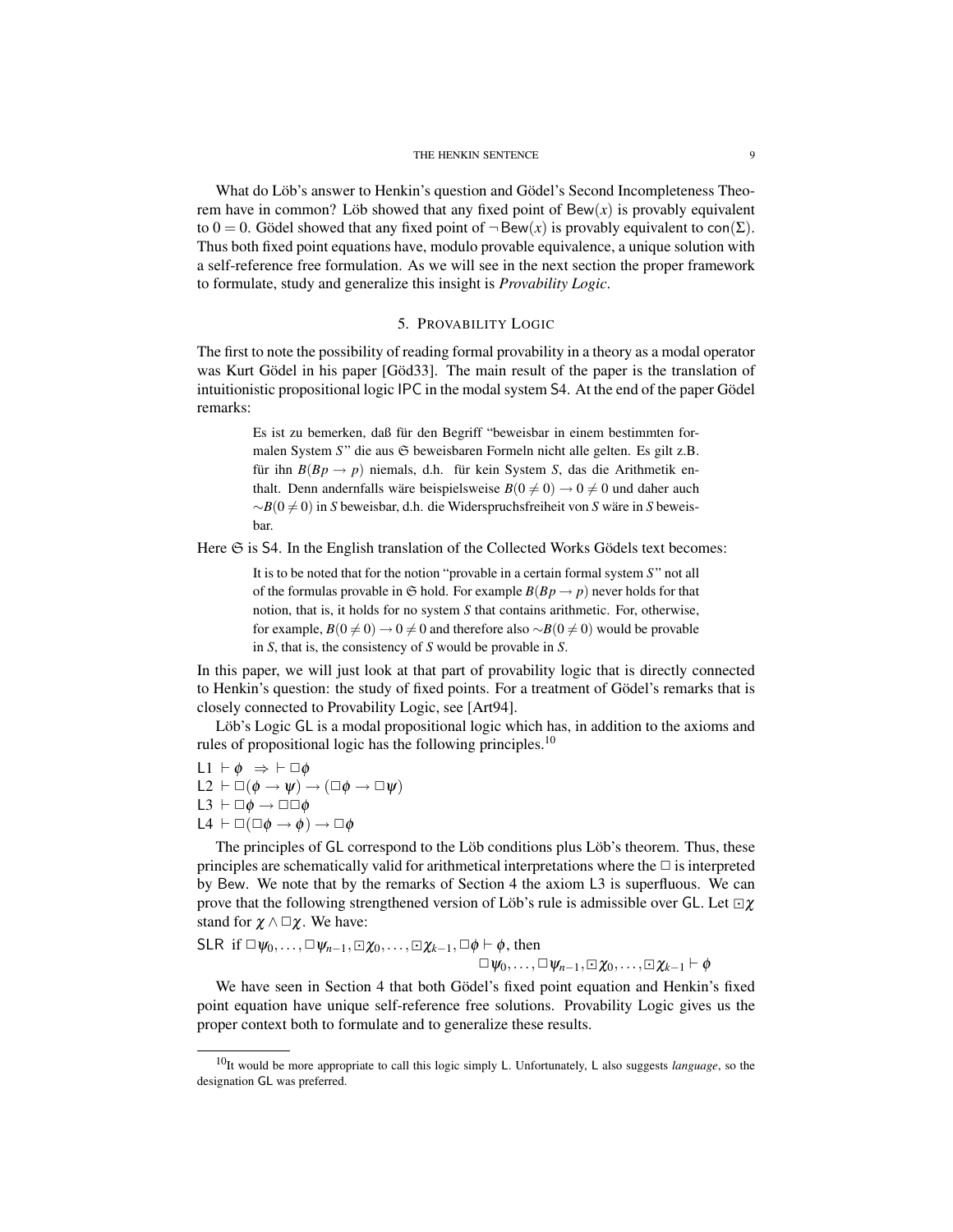Let us say that  $\phi$  is *modalized* in *p* if all occurrences of *p* in  $\phi$  are in the scope of  $\Box$ . A first observation is that, if  $\phi$  is modalized in p, then  $\phi$  has a unique fixed point (modulo provable equivalence) w.r.t. *p*. The uniqueness of fixed points was proved independently by Dick de Jongh (unpublished) Giovanni Sambin ([Sam76]) and Claudio Bernardi in 1974 ([Ber76]).

Let  $\phi p$  be modalized in  $p$  and let  $q$  be a fresh propositional variable. Then we have:

$$
\mathsf{GL}\vdash (\Box (p\leftrightarrow \psi p)\land \Box (q\leftrightarrow \psi q))\rightarrow (p\leftrightarrow q).
$$

To see this, reason in GL. Suppose (a)  $\Box(p \leftrightarrow \psi p)$ , (b)  $\Box(q \leftrightarrow \psi q)$  and (c)  $\Box(p \leftrightarrow q)$ .<br>Since the is modelized in n and the is modelized in a we find from (a); (d) the substitution Since  $\phi p$  is modalized in *p* and  $\phi q$  is modalized in *q*, we find from (c): (d)  $\phi p \leftrightarrow \phi q$ .<sup>11</sup> Ergo, by (a) and (b), (e)  $p \leftrightarrow q$ . By SLR, we may conclude  $p \leftrightarrow q$  without the assumption (c).

We turn to the existence of explicit fixed points in the modal language. Suppose  $\phi p$  is modalized in *p*. Then there is a formula  $\chi$ , where the free variables of  $\chi$  are included in the free variables of  $\phi$  minus p, such that  $GL \vdash \chi \leftrightarrow \phi \chi$ .

As is proper for great results, the theorem has many proofs. The existence of explicit fixed points was first proved by Dick de Jongh in 1974 (unpublished). Dick provided both a semantical and a syntactical proof. In 1976 another proof was given by Giovanni Sambin ([Sam76]). Also in 1976, George Boolos found a proof of explicit definability using characteristic formulas. In 1978, Craig Smorynski proved explicit definability via Beth's ´ Theorem  $([Smo78])$ .<sup>12</sup> There is an improved version of Sambin's approach by Giovanni Sambin and Silvio Valentini in 1982 ([SV82]) and an improved version of Boolos' proof by Zachary Gleit and Warren Goldfarb in 1990 ([GG90]). Finally in 1990 there is a proof by Lisa Reidhaar-Olson that is close to the proof of Sambin-Valentini ([RO90]). In 2009, Luca Alberucci and Alessandro Facchini provide a proof using the modal  $\mu$ -calculus ([AF09]).

We give the proof that is due to Craig Smorynski. In the proof we will assume the interpolation theorem for GL that can be proved both by semantic methods and by prooftheoretical methods. We assume that  $\phi p$  is modalized in p and that q does not occur in  $\phi p$ . We note that the uniqueness theorem gives us:

$$
\Box(p \leftrightarrow \phi p) \land \Box(q \leftrightarrow \phi q) \quad \vdash_{\mathsf{GL}} \quad \Box \Box(p \leftrightarrow \phi p) \land \Box \Box(q \leftrightarrow \phi q)
$$

$$
\vdash_{\mathsf{GL}} \quad \Box(p \leftrightarrow q)
$$

$$
\vdash_{\mathsf{GL}} \quad \phi p \leftrightarrow \phi q
$$

It follows that:

$$
\Box(p \leftrightarrow \phi p) \land \phi p \vdash_{\mathsf{GL}} \Box(q \leftrightarrow \phi q) \to \phi q.
$$

Let  $\chi$  be an interpolant between  $\Box(p \leftrightarrow \phi p) \land \phi p$  and  $\Box(q \leftrightarrow \phi q) \rightarrow \phi q$ . By substituting χ for *p* and *q*, we obtain:

$$
\Box(\chi\leftrightarrow\phi\chi)\wedge\phi\chi\vdash_{\mathsf{GL}}\chi\vdash_{\mathsf{GL}}\Box(\chi\leftrightarrow\phi\chi)\rightarrow\phi\chi.
$$

We may concude that  $GL \vdash \Box(\chi \leftrightarrow \phi \chi) \rightarrow (\chi \leftrightarrow \phi \chi)$  and, hence,  $GL \vdash \chi \leftrightarrow \phi \chi$ .

The story of the fixed points is not finished here. First the uniqueness and explicit definability results extend to interpretability logic as was shown in [dJV91]. A Smoryńskistyle proof of this result is provided in [AdJH98]. See also [Hoo01]. Secondly, the fixed points of provability logic connect it to that other great modal logic of fixed points, the

<sup>&</sup>lt;sup>11</sup>The substitution principle used here can be proved by induction of  $\phi$ .

 $12$ In her paper [Mak89], Larisa Maksimova shows that, conversely, Beth's Theorem follows from the existence of explicit fixed points. See also [Hoo01].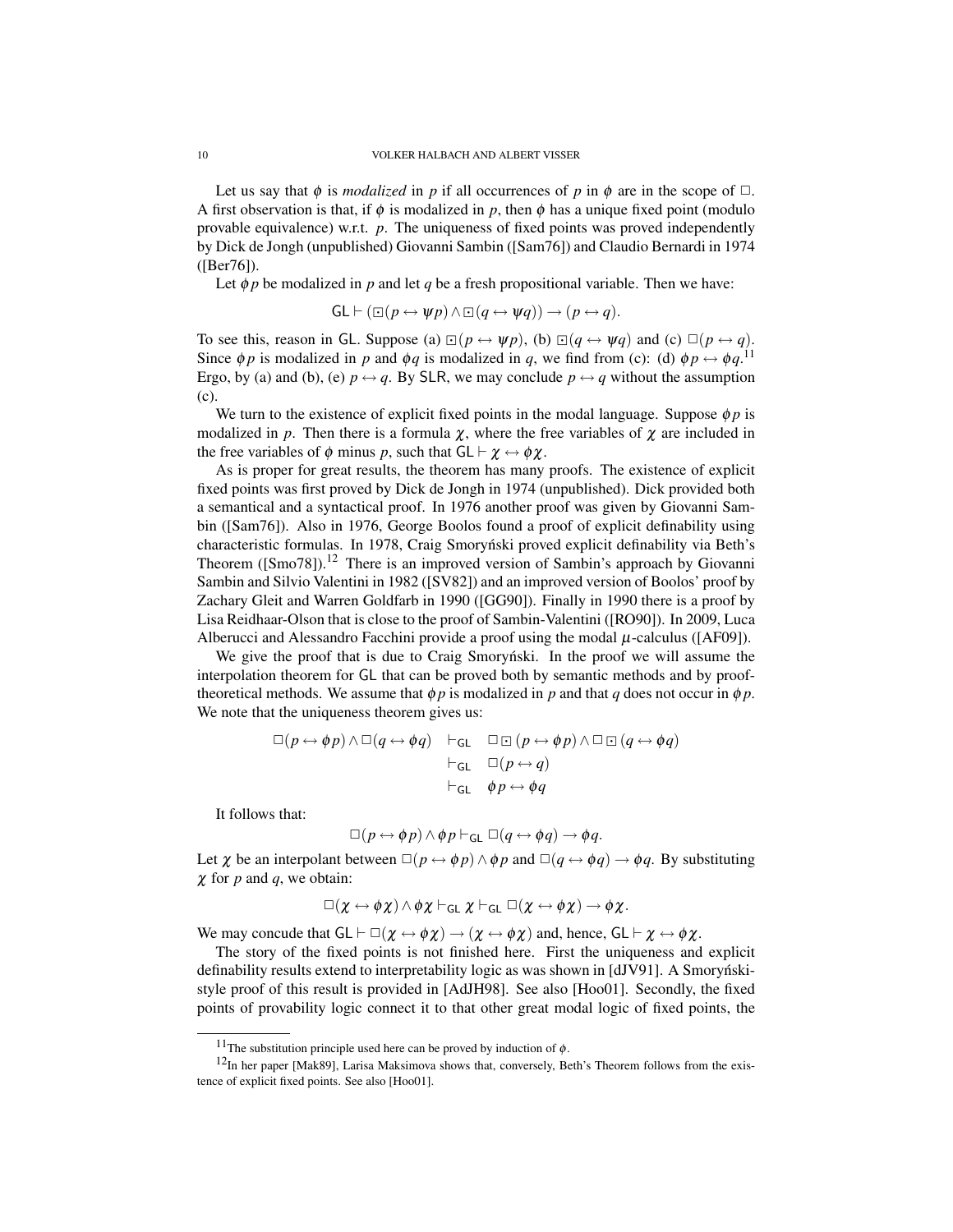modal  $\mu$ -calculus. See [VB06], [Vis05b] and [AF09]. See also Giacomo Lenzi's survey of results concerning the  $\mu$ -calculus: [Len10].

The world looks different when the Löb conditions fail. The uniqueness / non-uniqueness of the Rosser fixed points was studied by David Guaspari and Robert Solovay in [GS79]. Their answer is a laconic *it depends*. Interestingly, Kreisel never found their work convincing. His experience with his own *it depends* led him to hope for a missing natural condition . . .

What happens in case of the Feferman provability predicate was studied by Albert Visser in [Vis89] and by Volodya Shavrukov in [Sha94]. Shavrukov shows that under rather natural assumptions the Gödel fixed point for the Feferman predicate is unique, where, in contrast, there are infinitely many pair-wise non-equivalent Henkin fixed points.

Of course, there is much more to provability logic than the treatment of fixed points. For example, there is Solovay's celebrated arithmetical completeness theorem ([Sol76]). However, this further story is outside of the scope of this paper. We just provide some pointers to the further literature.

The history of the mathematical modality *provability in a certain formal system* has been described in the paper [BS91]. This paper is warmly recommended to the reader. The systematic content of provability logic can be found in the textbooks [Boo93] and [Smo85]. It is well worth it to look at both books since they offer a somewhat different perspective. For more recent treatments, containing also new material, see also [Lin96], [JdJ98], [Šve00], [AB04], [BV06].

We have seen that from Henkin's question and Löb's work, the field of Provability Logic emerged. Provability Logic, apart from being a beautiful subject, has some application outside of its own domain.

- Michael Beeson employed fp-realizability, a form of realizability based on provability to prove the independence of the Myhill–Shepherdson Theorem and of the Kreisel–Lacombe–Schoenfield Theorem from Heyting Arithmetic. See [Bee75] and [Vis82]. Beeson's result uses Löb's Principle.
- Research on the provability logic of Heyting Arithmetic inspired an axiomatization of the admissible rules of the Intuitionistic Propositional Calculus. See [Iem01].
- S.N. Goryachev connects in his work [Gor86] Provability Logic and Reflection Principles. His results are used by Lev Beklemishev for the analysis of reflection principles. See [Bek03] and [Bek05].
- Japaridze's Polymodal Logic ([Jap85]) is used by Lev Beklemishev to study ordinal notations. See [Bek04], [BJV05], [Bek06].

## 6. CONCLUDING REMARKS

The question of what it means for a formula to *express* a property like provability has fallen from grace since the success of Löb's work. First the question seems rather hopeless and secondly, Löb showed that, at least for some important results, we can successfully get by without an answer to the question. Does this mean that the question has for once and for all been laid to rest? We do not think so. First, even if, perhaps, the question is mathematically less important, it is still relevant philosophically. If we say, for example, that Peano Arithmetic does not prove its own consistency, is this merely a *façon de parler* – to be paraphrased away by a more mathematical pronouncement, or does it really mean what it seems to mean?

Can we tell a better story about arithmetical *ventriloquism*? Such a story should at least take into account that content ascriptions like *the formula* Bew *expresses provability-in-*Σ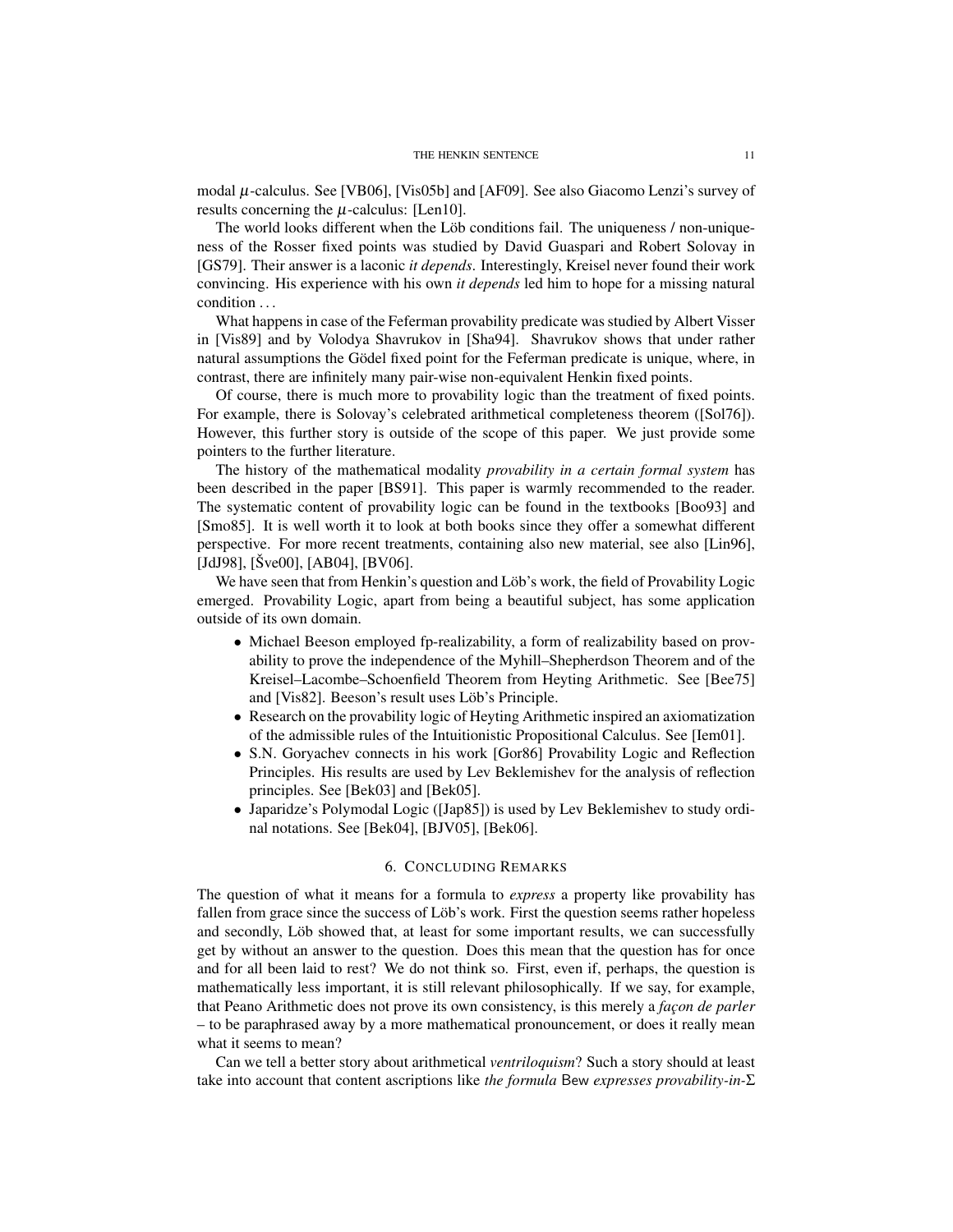### 12 VOLKER HALBACH AND ALBERT VISSER

are heavily contextual. For instance, the ascription only makes sense against the background of some Gödel numbering. Perhaps, we need, as Henkin thought, to have a theory of content as a *prolegomemon*. But, maybe, the task is rather to describe on the basis of our everyday understanding of how formulas express properties, to explain how formulas that are obviously about something else (like numbers), still manage to express properties of sentences against the background of conventional choices relating e.g. numbers and formulas.

We think that there is reason to have hope for progress. In a sense we have all the needed information concerning what is going on. After all, the good cases where we think that we really construct a formula Bew expressing provability are open for detailed inspection. *All there is, is here.* Also we have lots of deviant examples where we could have doubts like the non-standard Gödel numberings with in-built self-reference. What is lacking is an articulated analysis bringing to the fore what is good and what is bad.

As we have seen, Henkin's playful question lead to the development of provability logic. Moreover, it touches immediately upon philosophical questions concerning intensionality in mathematics. Voltaire said "Il est encore plus facile de juger de l'esprit d'un homme par ses questions que par ses réponses" (it is easier to judge a man by his questions than by his answers). Clearly, Leon Henkin is doing very well on Voltaire's criterion.

### **REFERENCES**

- [AB04] S.N. Artemov and L.D. Beklemishev. Provability logic. In D. Gabbay and F. Guenthner, editors, *Handbook of Philosophical Logic, 2nd ed.*, volume 13, pages 229–403. Springer, Dordrecht, 2004.
- [AdJH98] C. Areces, D. de Jongh, and E. Hoogland. The interpolation theorem for IL and ILP. In *Proceedings of AiML98. Advances in Modal Logic*, Uppsala. Sweden, October 1998. Uppsala University.
- [AF09] L. Alberucci and A. Facchini. On modal µ-calculus and Gödel-Löb logic. *Studia Logica*, 91(2):145– 169, 2009.
- [Art94] S. Artemov. Logic of proofs. *Annals of Pure and Applied Logic*, 67(1):29–59, 1994.
- [Bee75] M. Beeson. The nonderivability in intuitionistic formal systems of theorems on the continuity of effective operations. *The Journal of Symbolic Logic*, 40:321–346, 1975.
- [Bek03] L.D. Beklemishev. Proof-theoretic analysis by iterated reflection. *Archive for Mathematical Logic*, 42:515–552, 2003. DOI: 10.1007/s00153-002-0158-7.
- [Bek04] L.D. Beklemishev. Provability algebras and proof-theoretic ordinals. *Annals of Pure and Applied Logic*, 128:103–124, 2004.
- [Bek05] L.D. Beklemishev. Reflection principles and provability algebras in formal arithmetic. *Russian Mathematical Surveys*, 60(2):197–268, 2005.
- [Bek06] L.D. Beklemishev. The worm principle. In Z. Chatzidakis, P. Koepke, and W. Pohlers, editors, *Logic Colloquium '02*, volume 27 of *Lecture Notes in Logic*, pages 75–95. A.K. Peters and CRC press, Natick, Massachusetts, 2006.
- [Ber76] Claudio Bernardi. The uniqueness of the fixed-point in every diagonalizable algebra. *Studia Logica*, 35(4):335–343, 1976.
- [BJV05] L.D. Beklemishev, J.J. Joosten, and M. Vervoort. A finitary treatment of the closed fragment of Japaridze's provability logic. *Journal of Logic and Computation*, 15(4):447–463, 2005.
- [Boo93] G. Boolos. *The logic of provability*. Cambridge University Press, Cambridge, 1993.
- [BS91] G. Boolos and G. Sambin. Provability: the emergence of a mathematical modality. *Studia Logica*, 50:1–23, 1991.
- [BV06] L.D. Beklemishev and A. Visser. Problems in the Logic of Provability. In Dov M. Gabbay, Sergei S. Concharov, and Michael Zakharyashev, editors, *Mathematical Problems from Applied Logic I, Logics for the XXIst Century*, volume 4 of *International Mathematical Series*, pages 77–136. Springer, New York, 2006.
- [Chu51] A. Church. A formulation of the logic of sense and denotation. *Structure, Method, and Meaning*, pages 3–24, 1951.
- [dJV91] D.H.J. de Jongh and A. Visser. Explicit fixed points in interpretability logic. *Studia Logica*, 50:39–50, 1991.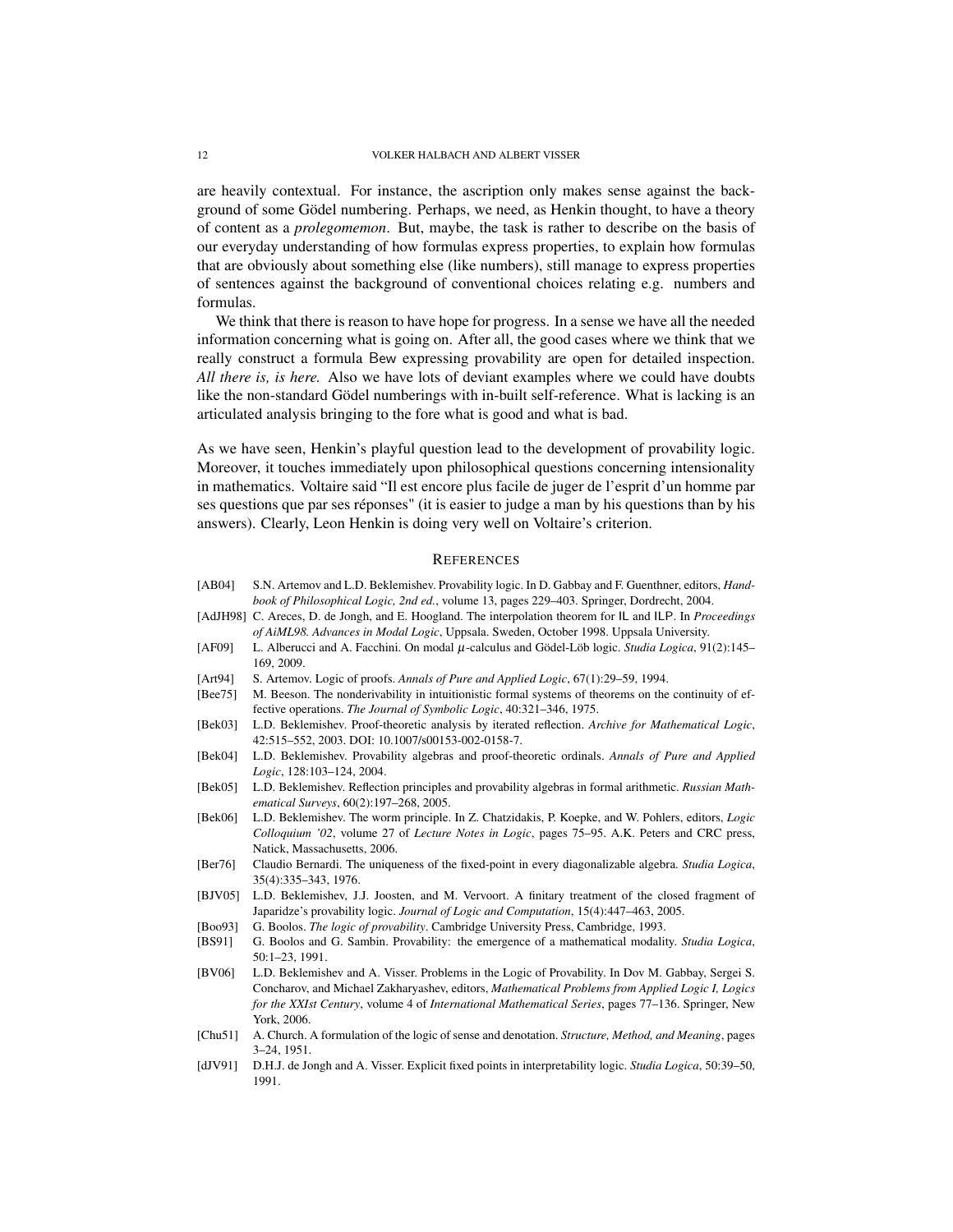- [Fef60] S. Feferman. Arithmetization of metamathematics in a general setting. *Fundamenta Mathematicae*, 49:35–92, 1960.
- [GG90] Z. Gleit and W. Goldfarb. Characters and Fixed Points in Provability Logic. *Notre Dame Journal of Formal Logic*, 31:26–36, 1990.
- [Göd31] K. Gödel. Über formal unentscheidbare Sätze der Principia Mathematica und verwandter Systeme I. *Monatshefte für Mathematik*, 38-38:173–198, 1931.
- [Göd33] K. Gödel. Ein Interpretation des intuitionistischen Aussagenkalküls. In *Ergebnisse eines mathematischen Kolloquiums*, volume 4, pages 39–40. Oxford, 1933. Reprinted as: *An interpretation of the intuitionistic propositional calculus*, in: Feferman, S., ed., Gödel Collected Works I, publications 1929-1936, 300-303, Oxford, 1986.
- [Gor86] S. Goryachev. On interpretability of some extensions of arithmetic. *Mat. Zametki*, 40:561–572, 1986. In Russian. English translation in *Math. Notes*, 40.
- [GS79] D. Guaspari and R.M. Solovay. Rosser sentences. *Annals of Mathematical Logic*, 16:81–99, 1979.
- [HB39] D. Hilbert and P. Bernays. *Grundlagen der Mathematik II*. Springer, Berlin, 1939. second edition: 1970.
- [Hen52] L. Henkin. A problem concerning provability. *Journal of Symbolic Logic*, 17:160, 1952.
- [Hen54] L. Henkin. Review of G. Kreisel: On a problem of Henkin's. *The Journal of Symbolic Logic*, 19(3):pp. 219–220, 1954.
- [Hoo01] E. Hoogland. *Definability and interpolation: Model-theoretic investigations*. Institute for Logic, Language and Computation, 2001.
- [HV13] V. Halbach and A. Visser. Self-reference in arithmetic. Logic Group Preprint Series 316, Faculty of Humanities, Philosophy, Utrecht University, Janskerkhof 13, 3512 BL Utrecht, http://www.phil.uu.nl/preprints/lgps/, 2013.
- [Iem01] Rosalie Iemhoff. On the admissible rules of intuitionistic propositional logic. *Journal of Symbolic Logic*, pages 281–294, 2001.
- [Jap85] G. Japaridze. The polymodal logic of provability. In *Intensional Logics and Logical Structure of Theories: Material from the fourth Soviet–Finnish Symposium on Logic, Telavi*, pages 16–48, 1985.
- [JdJ98] G. Japaridze and D. de Jongh. The logic of provability. In S. Buss, editor, *Handbook of proof theory*, pages 475–546. North-Holland Publishing Co., Amsterdam, 1998.
- [Kre53] G. Kreisel. On a problem of Henkin's. *Indagationes mathematicae*, 15:405–406, 1953.
- [KT74] G. Kreisel and G. Takeuti. *Formally self-referential propositions for cut free classical analysis and related systems*. Pa´L ãstwowe Wydawnictwo Naukowe, 1974.
- [Len10] G. Lenzi. Recent results on the modal µ-calculus: a survey. *Rend. Istit. Mat. Univ. Trieste*, 42:235– 255, 2010.
- [Lin96] P. Lindström. Provability logic a short introduction. *Theoria*, 62(1-2):19–61, 1996.
- [Löb55] M.H. Löb. Solution of a problem of Leon Henkin. *Journal of Symbolic Logic*, 20:115–118, 1955.
- [Mak89] L. Maksimova. Definability theorems in normal extensions of the probability logic. *Studia Logica*, 48(4):495–507, 1989.
- [Raa13] P. Raatikainen. Gödel's incompleteness theorems. In Edward N. Zalta, editor, *The Stanford Encyclopedia of Philosophy*. Winter 2013 edition, 2013. http://plato.stanford.edu/archives/ win2013/entries/goedel-incompleteness/.
- [RO90] L. Reidhaar-Olson. A new proof of the fixed-point theorem of provability logic. *Notre Dame journal of formal logic*, 31(1):37–43, 1990.
- [Sam76] G. Sambin. An effective fixed-point theorem in intuitionistic diagonalizable algebras. *Studia Logica*, 35:345–361, 1976.
- [Sha94] V.Yu. Shavrukov. A smart child of Peano's. *Notre Dame Journal of Formal Logic*, 35:161–185, 1994.
- [Smo78] C. Smoryński. Beth's theorem and self-referential sentences. In A. Macintyre, L. Pacholski, and J. Paris, editors, *Logic Colloquium '77*, Studies in Logic. North Holland, Amsterdam, 1978.
- [Smo85] C. Smoryński. Self-Reference and Modal Logic. Universitext. Springer, New York, 1985.
- [Smo91] C Smoryński. The development of self-reference: LöbÕs theorem. In T. Drucker, editor, *Perspectives on the History of Mathematical Logic*, pages 110–133. Springer, 1991.
- [Sol76] R.M. Solovay. Provability interpretations of modal logic. *Israel Journal of Mathematics*, 25:287–304, 1976.
- [SV82] G. Sambin and S. Valentini. The modal logic of provability. the sequential approach. *Journal of Philosophical Logic*, 11(3):311–342, 1982.
- [Šve00] V. Švejdar. On provability logic. *Nordic Journal of Philosophical Logic*, 4(2):95–116, 2000.
- [VB06] J. Van Benthem. Modal frame correspondences and fixed-points. *Studia Logica*, 83(1-3):133–155, 2006.